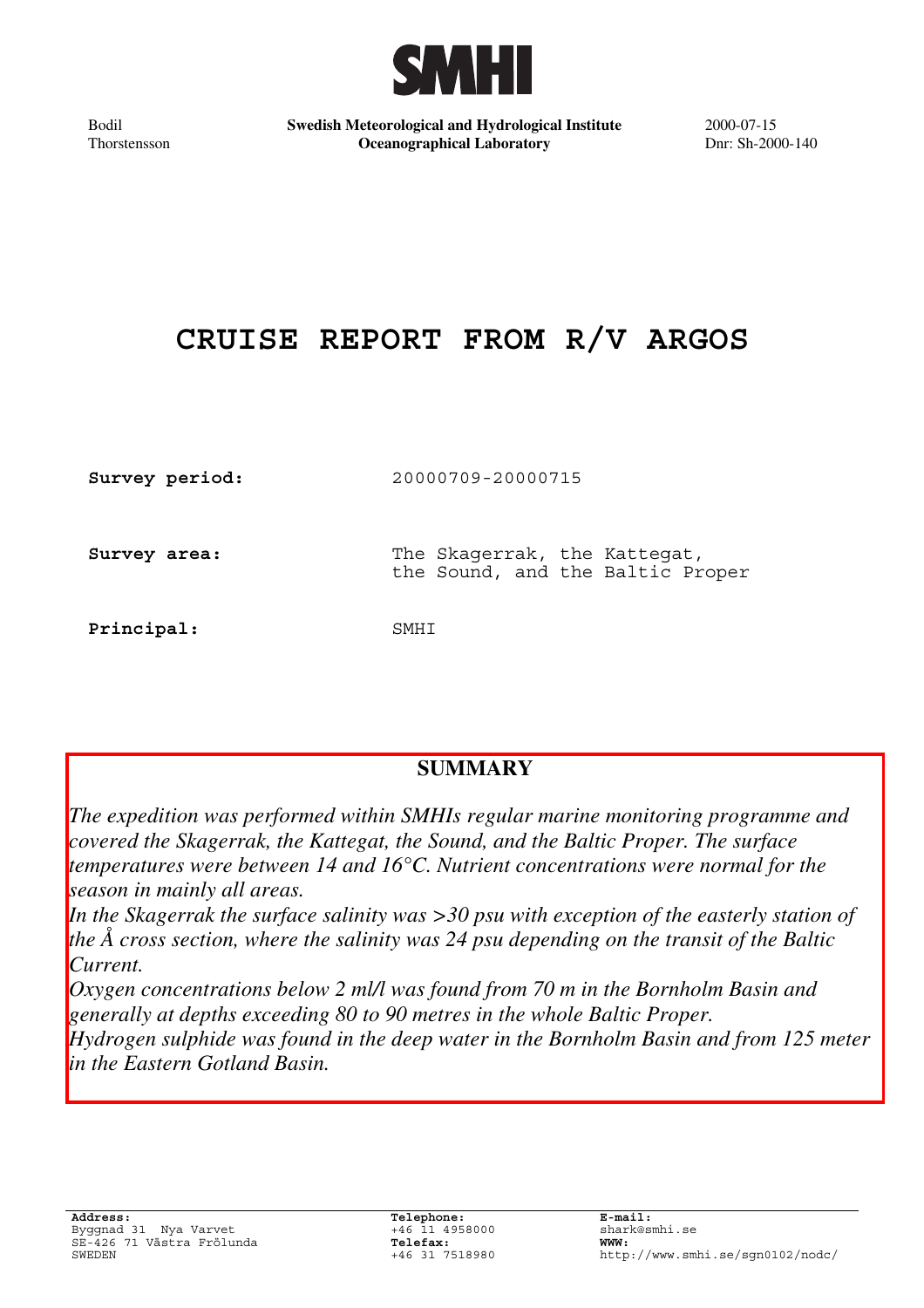#### **PRELIMINARY RESULTS**

The expedition, which was a part of the SMHI ordinary monitoring programme, began in Göteborg on the  $9<sup>th</sup>$  of July and ended in the same port on the 15<sup>th</sup>. The weather during the expedition was dominated by winds and rain. The air temperature varied between 13 and 16°C. In the beginning of the expedition the wind was southeasterly with a velocity of about 10 m/s. In the southeastern and eastern Baltic the weather was even more windy. At the Gotland Deep we had a westly wind of 21 m/s together with rain. The last day the summer was seen with some sunshine and a weak wind from southwest.

#### **The Skagerrak**

Surface temperature varied from 14.8°C in the southern region to 16.1°C further north in the coastal zone. At Å13 the Baltic Current was traced. There, the surface salinity was only 23.8 psu, while the salinity of the cross section else was >31 psu. The thermo- and halocline of the Å cross section were located at a depth of 10 meters. Though at P2 in the south no stratification could be seen.

At the Å cross section there was an oversaturation of oxygen down to 20 meters and also some maxima of fluorescence somewhat deeper than 20 meters.

The nutrients showed normal concentrations for this time of the year. Nitrate was below the limit of detection  $(<0.10 \text{ \mu} \text{mol}/1)$ , phosphate 0.04 µmol/l and silicate below the limit of detection  $(<0.2$   $\mu$ mol/l) or for coastal water  $0.5$ -1  $\mu$ mol/l.

#### **The Kattegat and the Sound**

Surface temperature in this area was between 15.2°C at W Landskrona in the Sound and 16.0°C at Anholt E. The thermo- and halocline could be seen at about 10 meters. These were most pronounced in the Sound, where the water was strongly stratified. The bottom water of the eastern Kattegat had an oxygen saturation of 65% and that of the Sound 50% or 3.4 ml/l. These values are somewhat lower than normally for the season. The surface water usually has some oversaturation at this time of the year. Here however the saturation was 100%.

In the Kattegat the nutrient levels were typical for the season, nitrate <0.10 µmol/l, phosphate 0.04 µmol/l and silicate 1.5-2 µmol/l, while the phosphate and silicate values of the Sound were slightly higher than normal, that is,  $0.2$  and 8  $\mu$ mol/l.

#### **The Baltic Sea**

Surface temperature varied from 14.0°C at the Karlsö Deep (the Hanö Bight 13.6°C) to 15.6°C at Arkona. The thermocline was situated at 20 meters.

An oxygen concentration below 2 ml/l was found from 70 meters in the Bornholm Basin and generally from 80 meters and deeper in the whole Baltic Proper. Hydrogen sulphide was present in the Bornholm Basin (90m) and in the eastern Gotland Basin from 125 meters. In the Hanö Bight there was a strong halocline at a depth of 50 meters with an increase of salinity from 9 to 15 psu. In the deep water the oxygen concentration was 0.05-0.15 ml/l. There was a slight oversaturation of oxygen in a surface layer of 10-20 meters. Peaks of fluorescence were registered in the eastern and western Gotland Basin. At BCS III-10 flocculated plankton could be seen in the hawl sample, which indicates an algae bloom of declining. Even in this area all nutrients, in the surface layer, showed for the season typical values, nitrate <0.10 µmol/l, phosphate 0.05-0.10 µmol/l (in the southern Baltic however 0.10- 0.20) and silicate 8-10 µmol/l.